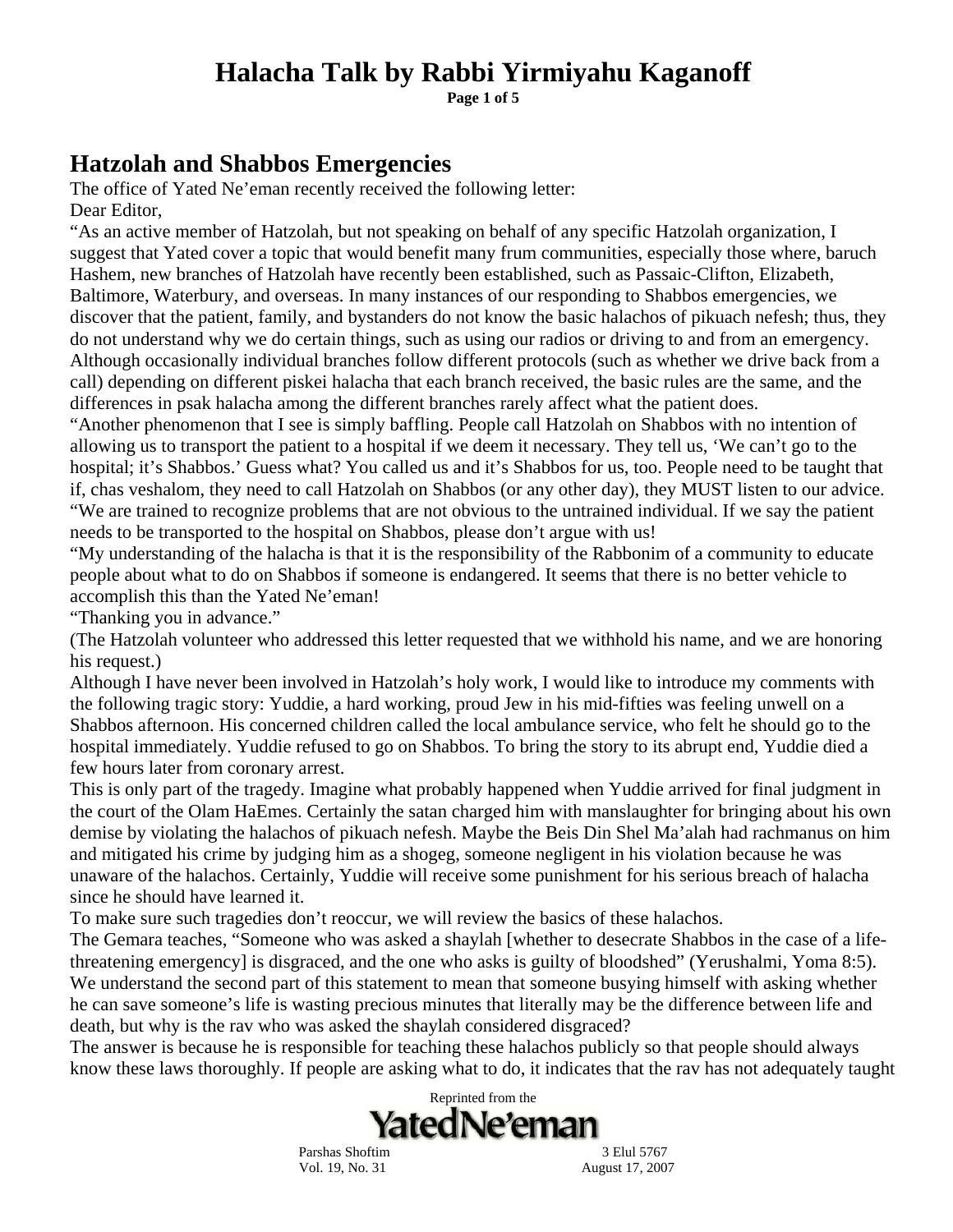**Page 2 of 5** 

these halachos, which is negligence on his part (Korban HaEidah, ad loc).

By the way, this rule obviously applies equally on weekdays! If someone is uncertain whether a particular situation is life-threatening or not, he or she is required to immediately seek proper medical attention. Delaying might be shedding blood!

Let us quote the words of the Shulchan Aruch: "It is a mitzvah to desecrate Shabbos for a dangerous illness. He who does so swiftly is praised; the person who goes to ask what to do is a shedder of blood!" (Orach Chaim 328:2). And again, "Whoever is swift in desecrating Shabbos in a matter that involves danger is praised" (ibid. 328:13)

#### **IS THIS AN EMERGENCY?**

But what if I do not know whether this is a life-threatening emergency? Am I required to be a doctor to know what is and what is not? After all, only a life-threatening emergency supersedes Shabbos!

No, there is no halachic requirement to be a physician. However, this is the rule that one should follow: "One must desecrate Shabbos even if there is only a slight possibility that the situation is dangerous. One does not need a professional opinion or an expert physician. Whenever one is uncertain whether the situation is dangerous, he is required to desecrate Shabbos" (Shu"t Tashbeitz 1:54).

Thus, Yuddie's children were absolutely correct in calling the emergency service and certainly could have driven him to the hospital themselves, even if it would have turned out to have been nothing but indigestion from too much cholent. Certainly, I have only praise for the Hatzolah volunteers who drive on Shabbos to attend emergencies.

The source for this halacha is the following statement from the Gemara: "An uncertainty whether the situation is life-threatening supersedes Shabbos. Not only if it is an uncertainty whether the situation is immediately dangerous, but even if there is no danger now and the situation may create a danger for the future" (Yoma 84b). The last clause teaches that we violate Shabbos for someone when inferior care received now may affect his future health, such as a person suffering from an apnea condition, which, left untreated, may eventually cause permanent heart damage. The same applies to kidney conditions or diabetes.

In short, the Torah demands that when you are uncertain whether a situation is dangerous or not, be mechallel Shabbos first to get proper medical care, and ask questions later.

Years ago, I was visiting a physician friend of mine when a well-respected member of the frum community, who lived quite a distance from the house, arrived on Shabbos afternoon to determine whether his child's illness was life-threatening. They had just walked with the child forty minutes to have a frum physician evaluate whether the situation warranted chillul Shabbos! To this day I am astonished at how little this yeshiva-educated man knew about pikuach nefesh. When uncertain whether a situation is life-threatening or not, assume that it is until someone knowledgeable informs you that it is not.

#### **WHAT IS CONSIDERED MEDICALLY KNOWLEDGEABLE?**

The halachic definition of a physician for these purposes certainly includes a trained Hatzolah emergency medical technician. I can prove this from an anecdote concerning Rav Yaakov Kaminetzky, zt"l. Rav Yaakov's first rabbinic position was in a small Lithuanian village that had no physician, and living there would have violate the psak of the Rambam (Hilchos Deios 4:23) that a talmid chacham may live only in a town that has a physician. Rav Yaakov needed a solution to accept this position and move into the



Vol. 19, No. 31 August 17, 2007

Parshas Shoftim 3 Elul 5767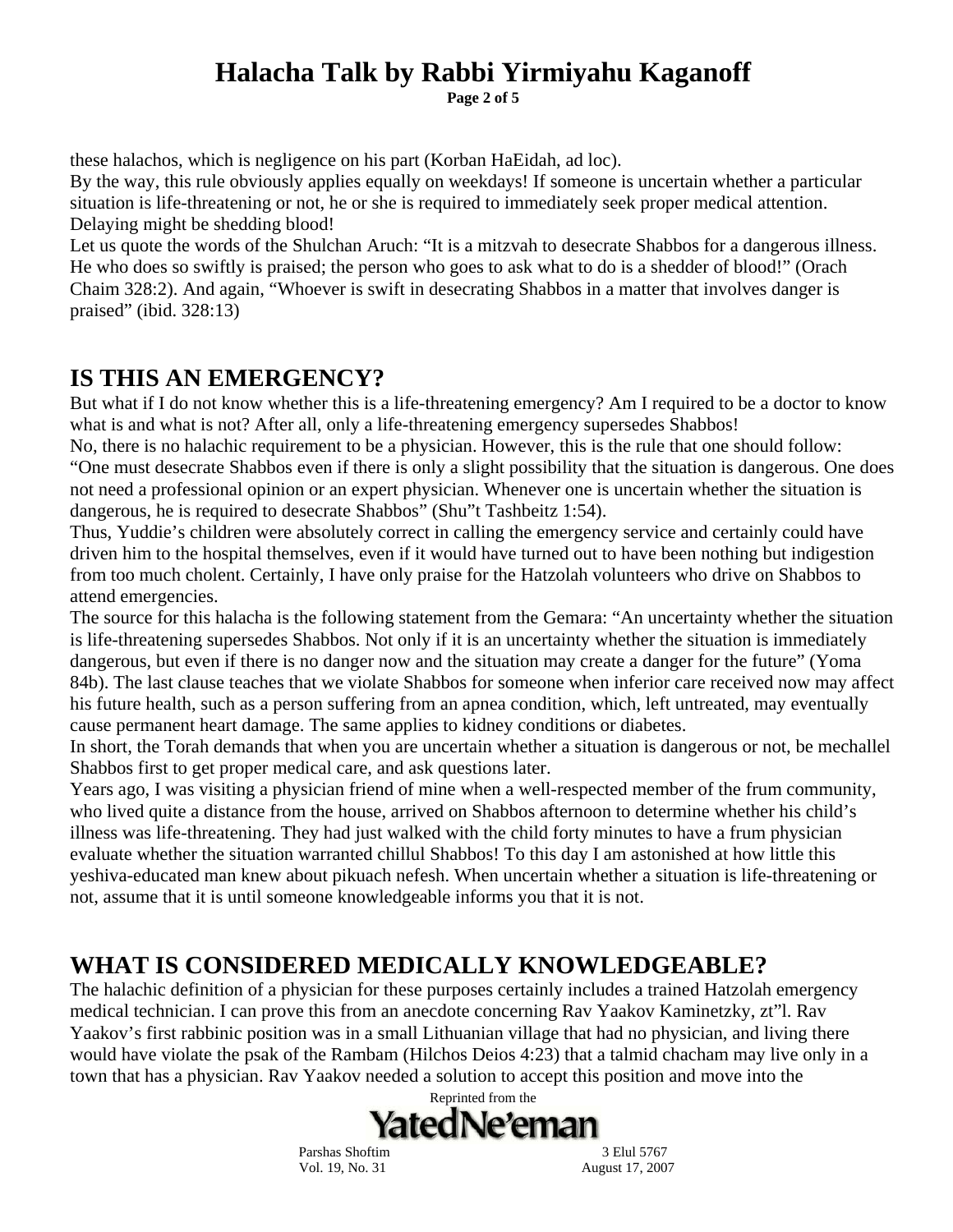**Page 3 of 5** 

community. He resolved the problem by reading through medical books until he felt he had met the halachic requirements of being a local doctor (Reb Yaakov, p. 106). Thus we see that someone who knows enough to treat commonplace medical problems is halachically qualified as a physician.

One can therefore conclude that a Hatzolah volunteer has sufficient training to be considered halachically a physician for the emergencies with which he deals. Therefore, someone who disobeys the instructions of a Hatzolah volunteer to desecrate Shabbos is a shofeich damim!

#### **WHO SHOULD DRIVE — A WOMAN OR A MAN?**

If one needs to call Hatzolah, drive a patient to the hospital, or perform some other act of chillul Shabbos in a life-threatening emergency, is it better to have a woman or a man perform the activity?

The most important rule throughout all of the laws of pikuach nefesh is that the situation should be taken care of as swiftly and responsibly as possible. Therefore, whoever can remedy the situation best and quickest should drive (Mishna Berura 328:34). However, the person driving must ensure that no one is endangered. Do not drive at night without lights in an attempt to mitigate the amount of chillul Shabbos, and do not drive recklessly. Unfortunately, I know of people who, in their diligence to limit chillul Shabbos, endangered others in the process. There are many important details germane to someone driving an automobile on Shabbos in pikuach nefesh situations that I will need to discuss in a different article (see Shemiras Shabbos Kehilchasa 40:50-73).

Assuming that either a man or a woman can take care of the emergency equally well, and the person making decisions is level-headed enough to choose without wasting any time at all, it is preferable for a man to be mechallel Shabbos for a life-threatening emergency than for a woman (Shulchan Aruch, Orach Chaim 328:12).

#### **WHY THE MAN?**

Chazal were concerned that if a woman was mechallel Shabbos to take care of a life-threatening emergency, she might erringly think that she was asked to desecrate Shabbos because her violating Shabbos (in nonpikuach nefesh circumstances) is not such a severe violation. As a result, they were concerned that she may become lackadaisical in her attitude toward Shabbos (Rambam, Hilchos Shabbos 2:3).

This is simply not true; a woman and a man have the same level of responsibility to observe Shabbos and the same halachos. However, since many less-informed people feel that women are less responsible for observing mitzvos than men are, Chazal emphasized that it is the importance of saving lives that supersedes Shabbos and not the unimportance of her chillul Shabbos. We therefore have a man supersede Shabbos so that the woman does not think she was chosen to be the mechallel Shabbos.

#### **WHO SHOULD DRIVE — A JEW OR A NON-JEW?**

Again, the first rule is who will handle the emergency in the most expeditious way. Assuming that either a Jew or a non-Jew is available, the Poskim dispute which is preferable, some contending that one should specifically have an observant Jew do the melacha, whereas others maintain that one should specifically have



Parshas Shoftim 3 Elul 5767 Vol. 19, No. 31 August 17, 2007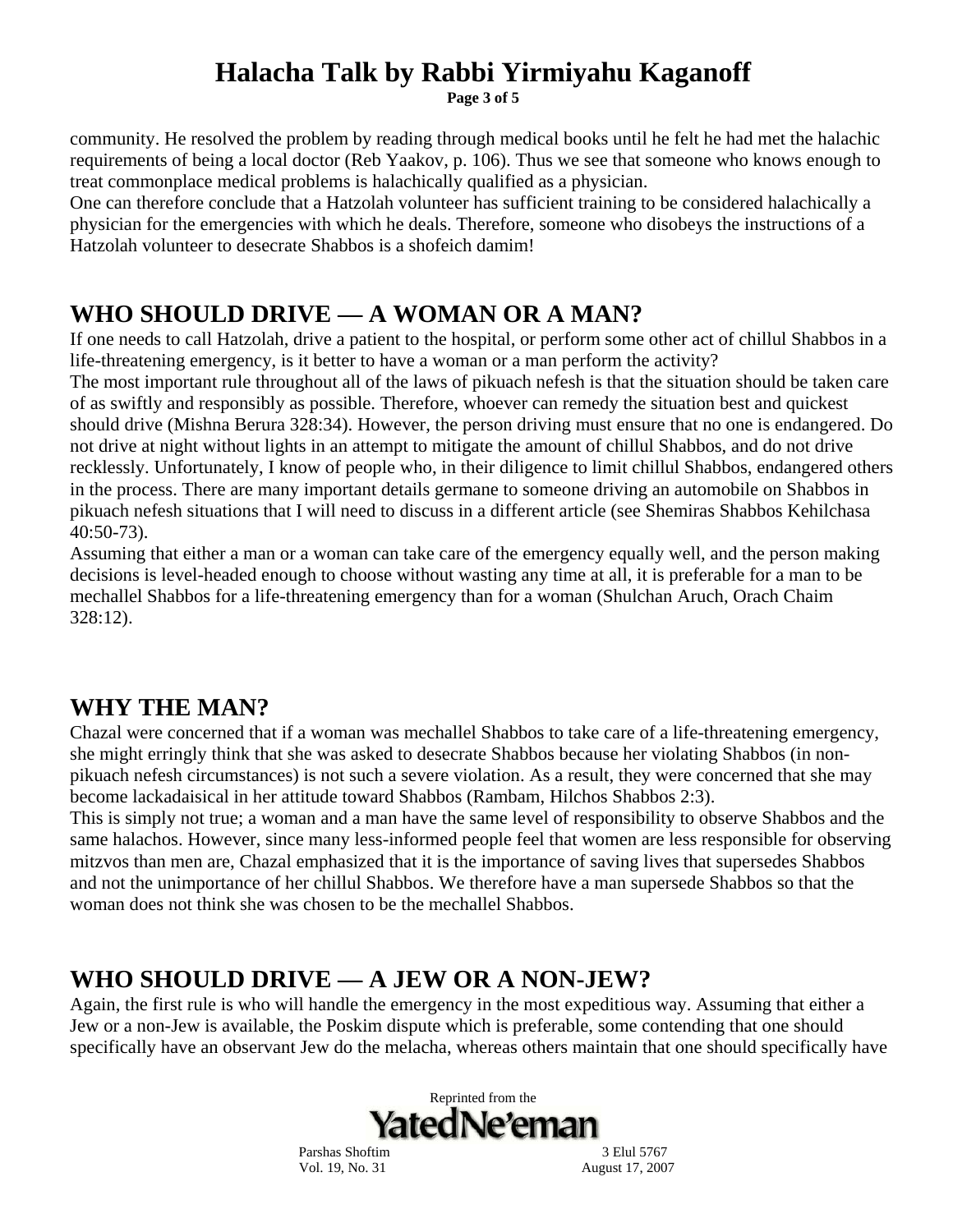**Page 4 of 5** 

a gentile perform the activity since he is not required to observe Shabbos. Since these two approaches are diametrically opposite, I will present the sources for this dispute.

The Gemara states, "We do not have gentiles perform these matters [being mechallel Shabbos to save lives], only gedolei Yisroel" (Yoma 84b). This Gemara presents us with two different issues that we need to discuss:

1. What does the Gemara mean when it states, "We do not have gentiles perform these matters"?

2. What does it mean when it specifies "only gedolei Yisroel"?

I will address these two halacha questions individually:

What does it mean that we do not have gentiles perform life-saving measures on Shabbos?

Tosafos (Yoma 84b) explains that even if a non-Jew is readily available, one should deliberately have a Jew desecrate Shabbos because Chazal understood that someone who feels accountable for observing Hashem's commandments executes those mitzvos more diligently.

The Rosh (Yoma 8:14) presents a different reason why we prefer that a Jew perform the melacha — because of concern that people seeing that a gentile was instructed to perform the activity may erringly think that pikuach nefesh is less valuable than Shabbos and in the future may jeopardize someone's life when a gentile is not available. Alternatively, they may erringly think that one must first try to find a gentile rather than doing whatever is most expeditious. Either mistake may jeopardize someone's life. To avoid these errors, we deliberately have a Jew perform the activity on Shabbos so that people realize that a life-threatening emergency always supersedes Shabbos.

An interesting dispute results from these differing interpretations. According to Tosafos, even on a weekday one should have an observant Jew perform the life-saving measures (assuming that this does not slow or impede the quality of care), since he performs the work with the added sense that he is performing a mitzvah. However, according to the Rosh, this preference for a Jew is only on Shabbos and not on a weekday when no one will assume that there was a reason one chose a gentile. As mentioned above, this entire dispute is only in a case where no time or care is lost in making the decision whom to send.

Thus far, we have explained two approaches that understand the Gemara's statement, "We do not have gentiles perform these matters," to mean that we prefer that a Jew be mechallel Shabbos over a non-Jew. However, the Ohr Zarua (Hilchos Erev Shabbos #38) suggests an alternative approach -- the Gemara does not mean that we deliberately look for a non-Jew to perform these activities. It means that if both a Jew and a gentile are available, one should ask the gentile. Although in his conclusion, the Ohr Zarua disagrees with this approach, and rules that in all instances a Jew should do the work, the Mordechai (Shabbos #467) quotes the Ravyah, who indeed rules that we should not have a Jew perform melacha when a non-Jew is available to do it as swiftly. The Rama records that the Ashkenazic custom follows the Ravyah not to desecrate Shabbos when a gentile is available who will perform the work as swiftly as a Jew would (328:12).

The Taz (328:5) takes very strong exception to this ruling of the Rama and contends that one may not ask a gentile to do the work when an observant Jew is available. Thus we face a dispute between major halachic arbiters as to which of these two approaches to follow: to prefer using a gentile or to prefer using a Jew. As mentioned above, this dispute is only assuming that either one can perform the work equally efficiently and that no delay results.

It is significant to note that the Mishna Berura is inconsistent as to which of these two approaches to follow. In Chapter 328:37, he implies that he follows the Taz's opinion, whereas in Chapter 278:2, he rules like the Rama, that one should use a gentile when all else is equal. Therefore, this is an unclear halacha. If you are faced with the shaylah, do whatever is expedient without thinking about which is better. You may want to ask your rav for his opinion in order to be prepared for emergencies.



Parshas Shoftim 3 Elul 5767 Vol. 19, No. 31 August 17, 2007